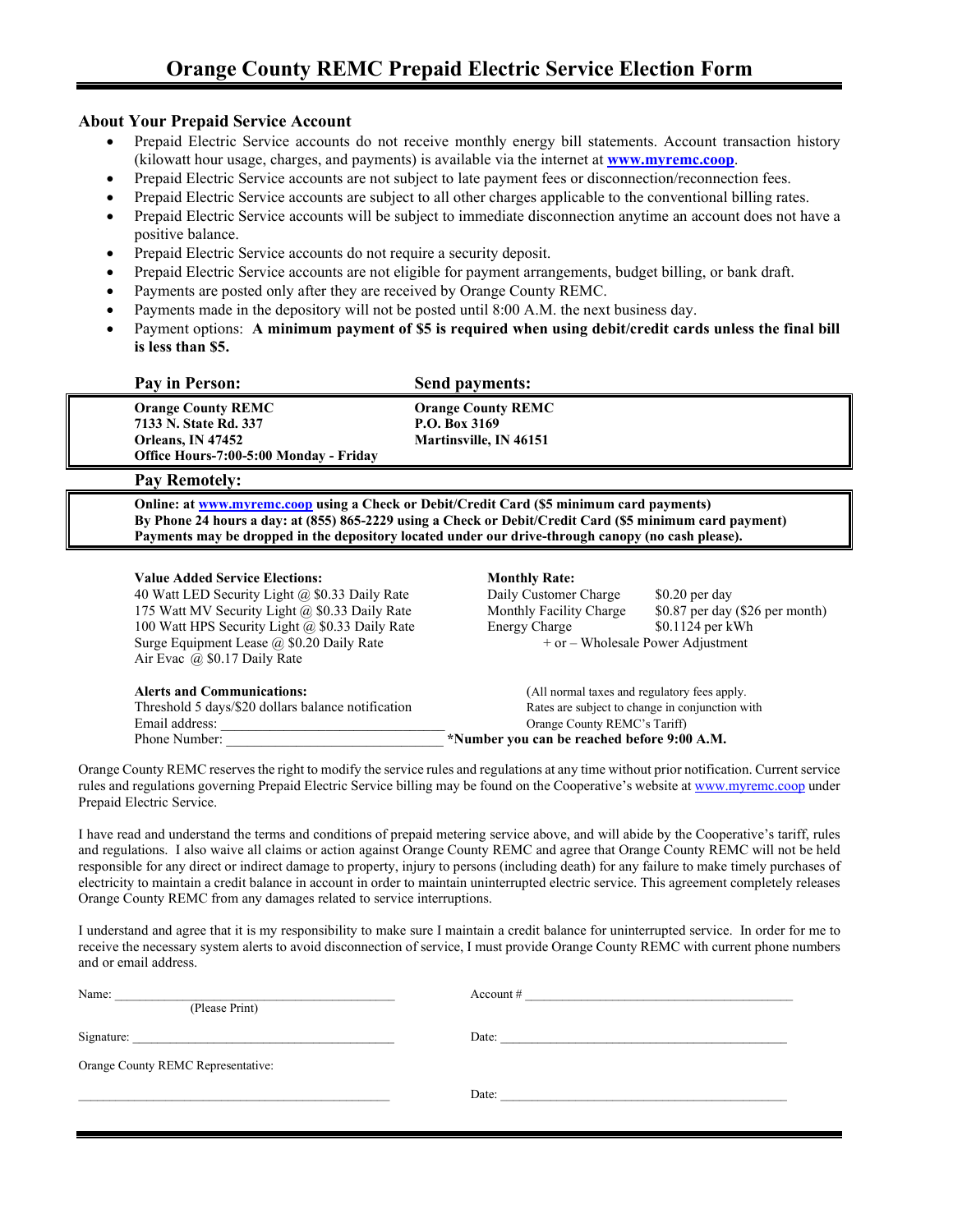# **Orange County REMC Prepaid Electric Service**

Orange County REMC's Prepaid Electric Service (PES) program allows members to structure energy payments in a way that best fits their need. The PES program allows members to view their daily usage online and receive notifications about the status of their account by telephone and/or email. The PES program eliminates the requirement for large security deposits.

# **Prepaid Electric Service Requirements:**

- Individuals must become members of Orange County REMC by completing an application for service and paying a \$25 refundable membership fee.
- Members must pay all applicable fees and charges prior to commencement of the service.

# **Prepaid Electric Service General Information:**

- The Cooperative may allow enrollment into the PES program only after the above requirements are met.
- Service under the PES program is optional.
- Members receiving service under the PES program will not receive a monthly paper bill.
- PES accounts are billed in accordance with the Cooperative's applicable rate schedule (attached). The Cooperative installs, maintains, and retains owner-ship of prepaid service equipment.
- Service rendered under the PES program is subject to the provisions contained in the Cooperative's tariffs, bylaws and general rules and regulations. Resale of electric service is not permitted.
- Notices of account activity and disconnection can be delivered by phone and/or email. The delivery method is chosen by the member and it is the responsibility of the member to keep delivery methods current.
- Payment for pre-paid service is made in advance. When an account balance reaches \$0.00, service is automatically disconnected by the PES equipment. Reconnection will occur after a payment equal to the overdrawn amount plus a \$25.00 minimum is made. When a PES account is disconnected, fixed charges (daily administrative fee, security light charge, etc…) continue to accumulate and are deducted from the next payment for electric service. Disconnection for nonpayment does not release member from the obligation to pay daily fixed charges or other costs.
- If a returned payment or other chargeback is received on a PES account, the amount of the returned payment and a returned payment fee of \$20 are charged to the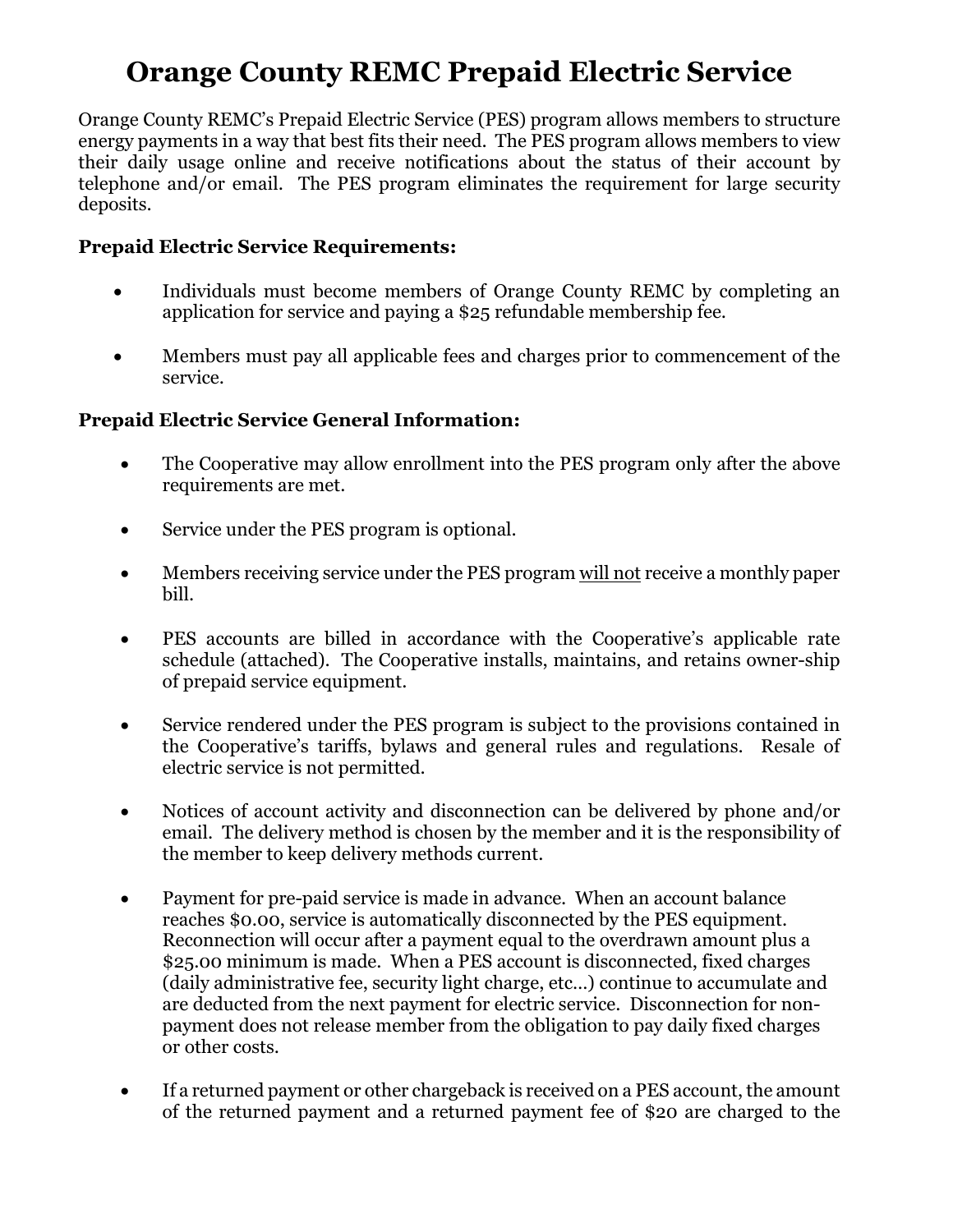account immediately. If this reduces the account balance to \$0.00, service will be disconnected immediately. Cooperative retains the right to decline payment by check, electronic or otherwise, if a member has 2 or more returned items within a 12 month period.

- Energy assistance and trustee payments are applied to PES accounts only upon receipt of payment by the Cooperative. Pledges will not be accepted to prevent disconnection of service. *(customer initials)*
- PES accounts disconnected for ten (10) days or longer will be closed. Such accounts will be final billed in accordance with Cooperative policies. Members must re-apply for service as new members to re-establish service.
- PES accounts are subject to disconnection 365 days a year (including observed holidays) if the balance on the account reaches \$0.00.
- Members may choose to revert back to conventional residential billing. In that event, all requirements of the applicable rate schedule must be met including full payment of a security deposit, equal to two or three times the monthly average of the location plus any past due amounts and associated fees. Accounts billed under the PES option for less than twelve (12) months are charged a \$50.00 administrative fee to convert to conventional billing.
- Payments can be made in the office or by phone during normal business hours (7:00 A.M. to 5:00 P.M.), by mail, in depository, online at [www.myremc.coop](http://www.myremc.coop/) or by calling our automated telephone system at 1-855-865-2229. Orange County REMC is not responsible for mail delivery. A minimum payment of \$5 is required for all debit/credit cards unless the final bill is less than \$5.
- A miscellaneous amount appears on PES accounts once a month to reconcile the account to the traditional billing system. The amount may be a credit or charge depending on the balance of the account upon completion of the traditional billing process.
- Orange County REMC is not responsible for damages to electric or electronic items in use at a service location at the time of an automatic disconnection or reconnection of service.

I have read and agree to the terms of pre-paid metering service:

\_\_\_\_\_\_\_\_\_\_\_\_\_\_\_\_\_\_\_\_\_\_\_\_\_\_\_\_\_ \_\_\_\_\_\_\_\_\_\_\_\_\_\_\_\_ Name Account number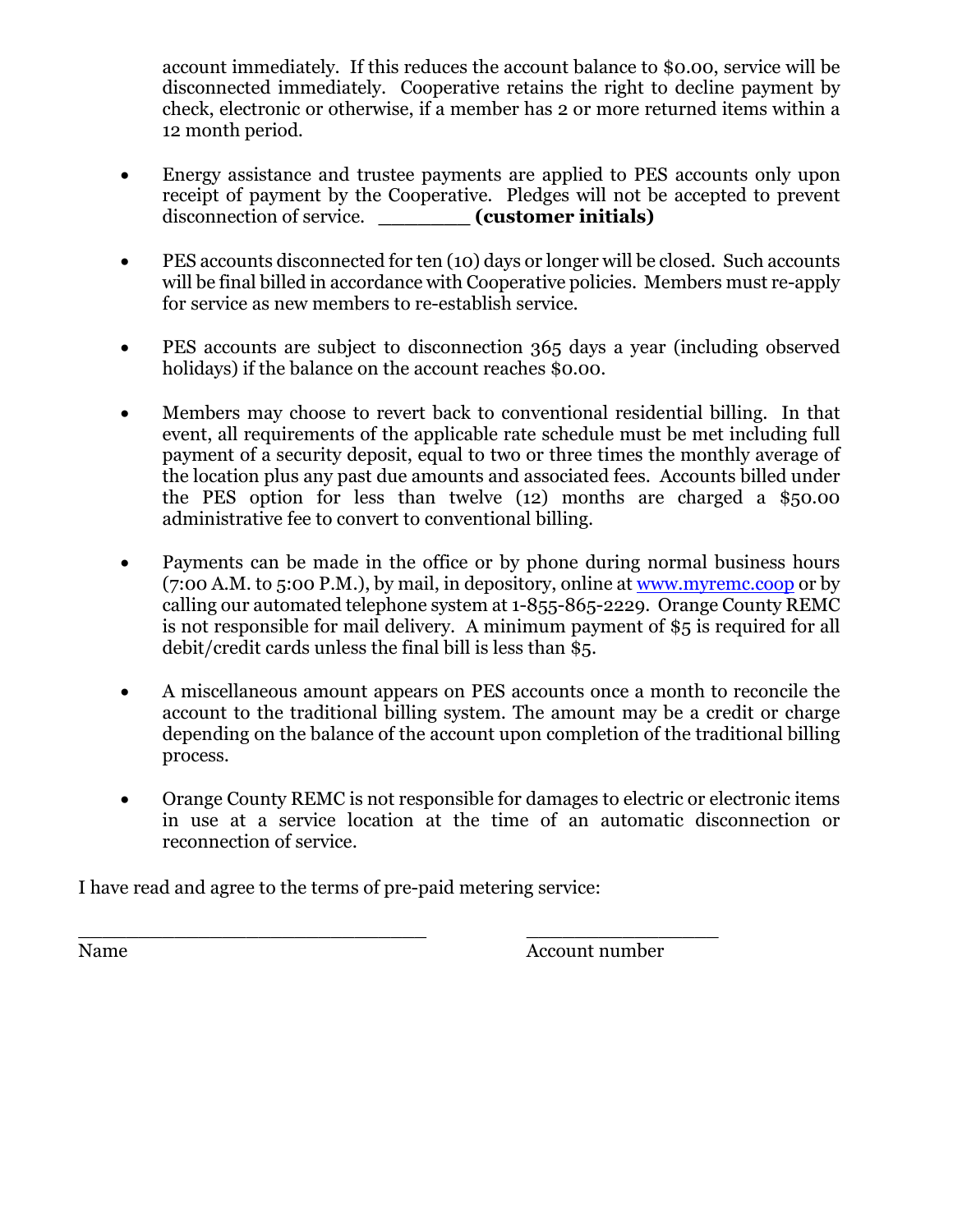#### **RATE 107**

## **PREPAID SERVICE RIDER**

#### **APPLICABILITY**

Available to all conventionally metered single phase services billed under Rates 101 where bidirectional AMI infrastructure is in place. Not available for service locations using CT or PT metering.

#### **APPLICATION:**

This schedule is applicable to all electric service for domestic purposes to individually metered single-family domestic dwellings or commercial buildings. This schedule may be offered as an option to requiring a security deposit as a condition of service to ensure payment of energy bills.

### **CHARACTER OF SERVICE:**

Service under this schedule shall be alternating current, sixty (60) Hertz, single phase at a voltage of approximately 120/240 volts three wire. All service required on a premises by the member will be supplied through one meter. Standby or resale service is not permitted.

#### **MONTHLY RATE:**

The monthly facilities charge and energy charge shall be the same as for Rates 101. In addition to the facilities and energy charges, an administrative fee of \$0.20 per day will be charged to all prepaid accounts. The administrative fee shall deduct from the account balance daily.

**Board Approved by: \_\_\_\_\_\_\_\_\_\_\_\_\_\_\_\_\_\_\_\_\_\_\_\_\_\_\_\_\_\_\_\_\_\_**

 **W. Eugene Roberts, Secretary**

**Approval Date: March 29, 2012 Effective Date: May 1, 2012**

**(Continued on Sheet 1A)**